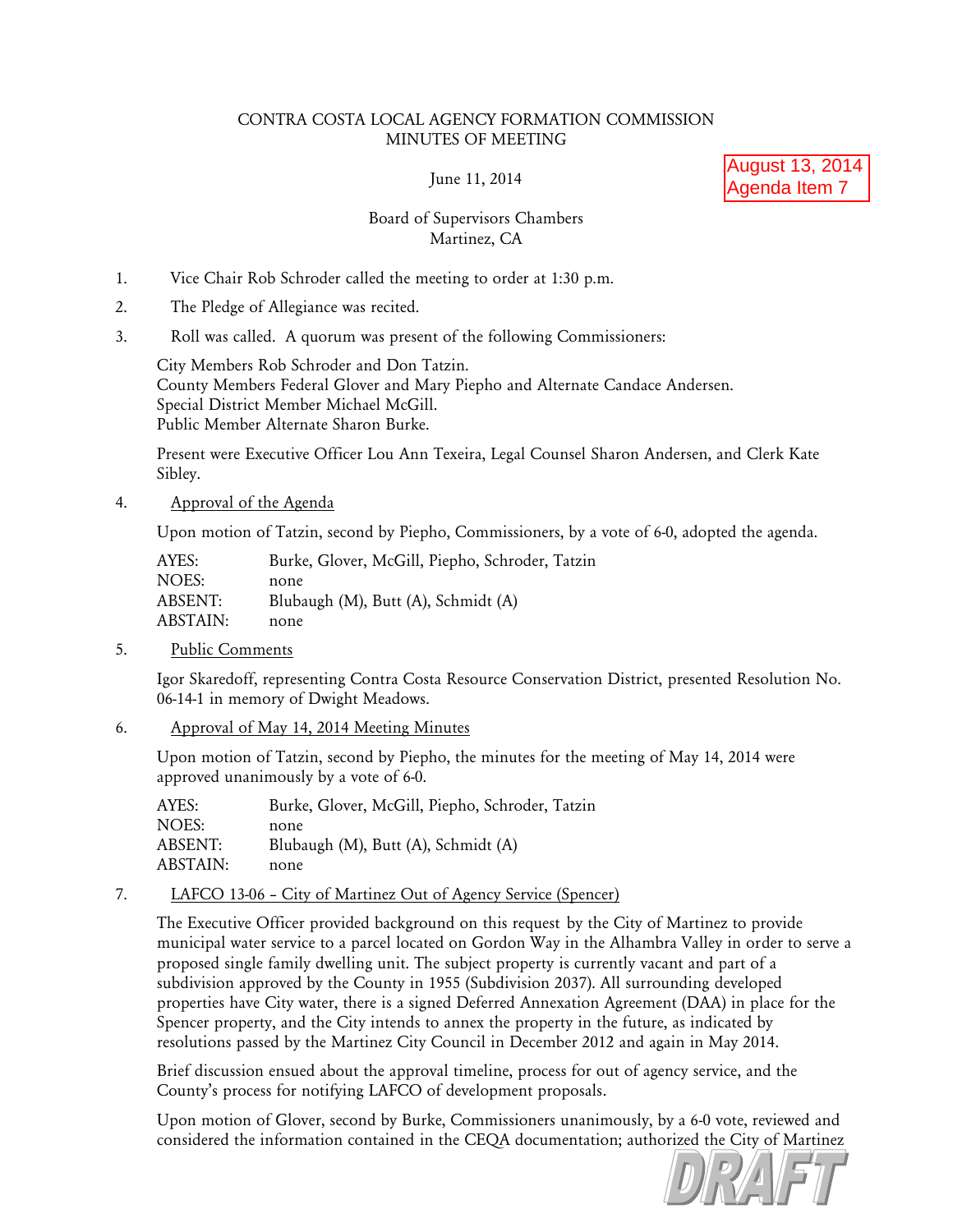to extend water service outside its jurisdictional boundary to the 0.82+-acre parcel located at 172 Gordon Way, subject to specified terms and conditions.

| AYES:    | Burke, Glover, McGill, Piepho, Schroder, Tatzin |
|----------|-------------------------------------------------|
| NOES:    | none                                            |
| ABSENT:  | Blubaugh (M), Butt (A), Schmidt (A)             |
| ABSTAIN: | none                                            |

8. LAFCO 13-08 – Northeast Antioch Reorganization (Area 2A): Annexations to the City of Antioch and Delta Diablo and Detachment from County Service Area P-6

The Executive Officer provided background, stating that this hearing was continued from the April 9, 2014 meeting, when a new issue arose regarding a drain pipe that runs through Area 2A. In 2005, a portion of the pipe failed and created a large sinkhole. The repair, made by the County, was substantial covering 1,100 linear feet of the 2,700 foot pipeline, and costing \$850,000. The cost to replace the remaining 1,600 linear feet of pipeline is estimated at \$1.7 million. The City and County are working together to better determine the condition of the pipeline and next steps.

As a result of this new finding, the City Council discussed options, and expressed support for either moving forward with a reduced annexation boundary that removes the pipeline and those properties opposed to the annexation (Sportsman Yacht Club, Kiewit and Vortez), or asking LAFCO to defer the annexation for about 12 months to allow the City to address concerns relating to zoning and the pipeline.

The Chair opened the public hearing.

Victor Carniglia, representing the City of Antioch, reported that while the City Council approved two options, staff is recommending deferral to next year. The City is currently updating its general plan, which will address the zoning issues raised by Kiewit and Vortex, and will be working with the County to address the pipeline issue.

Rich Seithel, representing the County, stated that deferral would be preferable.

Don Wilson, representing the Sportsmen Yacht Club (SYC), stated that they are still opposed to annexation and would like to see the entire annexation application denied.

Ken Retzloff, who owns businesses in both Martinez and Antioch, listed the problems he has had with the uncertainty over whether his Antioch business is in the City or County and stated that he is against annexation.

Clark Dawson submitted letters from six business owners, three registered voters, and 130 petition signatures all against annexation and urged Commissioners to deny the annexation. He also commented on confusing communications recently received from the City.

Darlene Dawson stated that they had not received notice of this hearing and that she is against annexation.

Blaise Fettig, representing Vortex Marine Construction, stated that he was also representing Kiewit at the request of that company, and that they support deferral of any decision until the City has provided proper zoning for their properties. Mr. Fettig added that their ongoing conversations with the City have been open, transparent, and productive.

The Chair closed the public hearing.

Commissioner Piepho asked if LAFCO can in fact defer action on this item for so long. The Executive Officer responded that the matter can be deferred, and when the City returns with new information, the public hearing process will begin anew. In response to a second question, staff noted that this deferral does not preclude a split of the reorganization proposal territory.

Commissioner Glover indicated support for the deferral.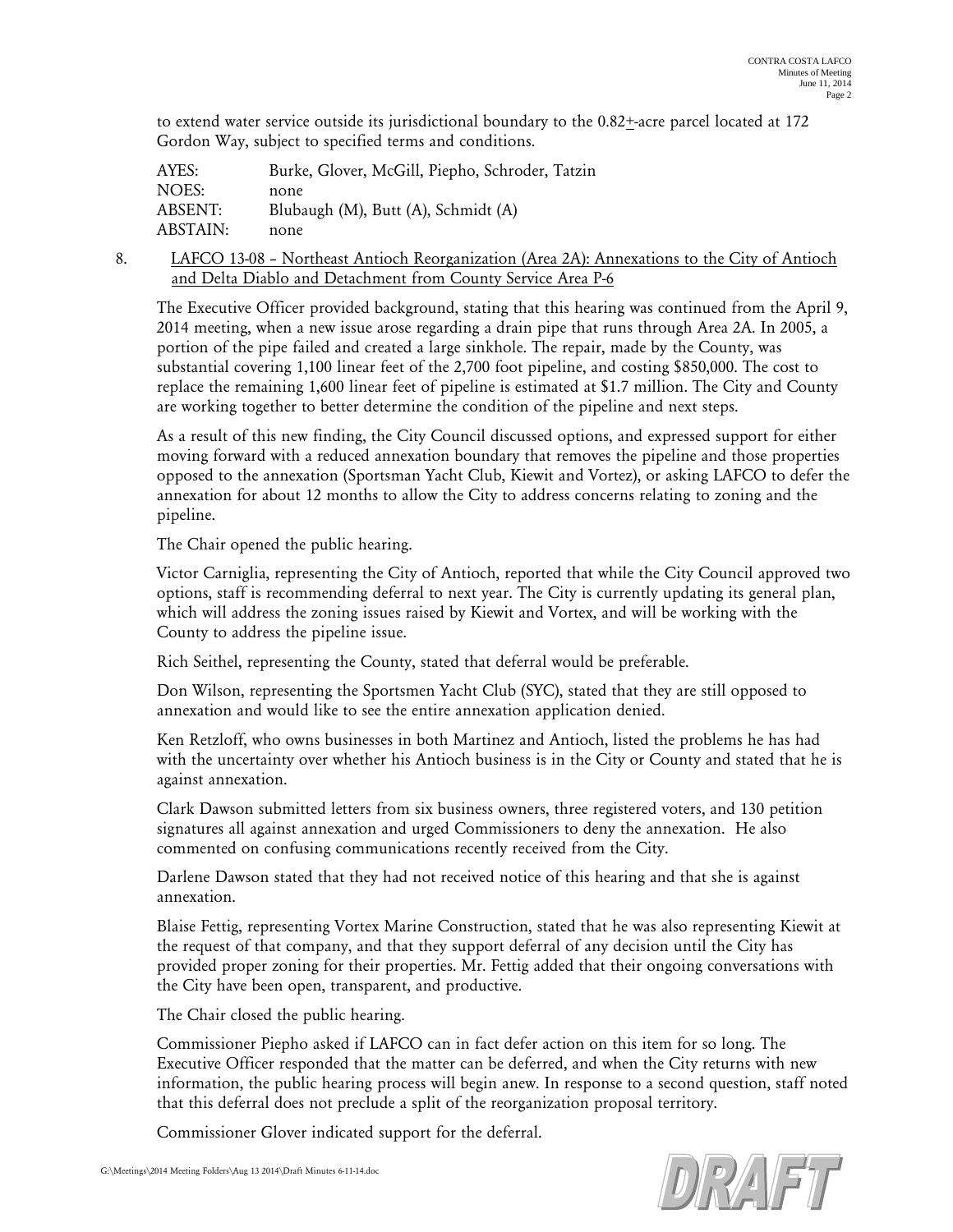Upon motion of Glover, second by Piepho, Commissioners unanimously, by a vote of 6-0, deferred action on the proposed reorganization until June 2015.

| AYES:    | Burke, Glover, McGill, Piepho, Schroder, Tatzin |
|----------|-------------------------------------------------|
| NOES:    | none                                            |
| ABSENT:  | Blubaugh (M), Butt (A), Schmidt (A)             |
| ABSTAIN: | none                                            |

## 9. Countywide Water/Wastewater Municipal Service Review (MSR)/SOI Updates

The Executive Officer provided an update on this MSR, which was accepted in its final version at the May 14 meeting, and the five SOIs that were adopted at the same meeting.

Staff presented a table of SOI options and recommendations for Commissioners to consider for the remaining 15 districts, and recommended deferring the SOI update for the Castle Rock County Water District. In response to Commissioner Piepho's question, staff explained that Contra Costa Water District supplies wholesale water to Diablo Water District, so these two districts overlap.

Commissioner Piepho recommended that the overlap between Byron Bethany Irrigation District (BBID) and Town of Discovery Bay Community Services District (TODBCSD) be addressed in both districts' resolutions, with a report back to the Commission in one year.

Commissioner Burke suggested that two districts, Castle Rock County Water District (CRCWD) and Knightsen Town Community Services District (KCSD), should be officially reminded that they are not doing their basic minimum in terms of transparent governance, as they have no websites and are not regularly communicating with taxpayers. Staff concurred.

The Chair opened the public hearing.

Linda Weekes, from KCSD, stated that they had tried to do a website but it was too much for the small district to maintain. They have put their information on Supervisor Piepho's website at her suggestion. She thanked the consultants, Commissioners, and Supervisor Piepho for their work and assistance.

The Chair closed the public hearing.

Upon motion of Piepho, second by Glover, Commissioners unanimously, by a vote of 6-0, approved the SOI updates as recommended and as amended by Commissioners.

| AYES:    | Burke, Glover, McGill, Piepho, Schroder, Tatzin |
|----------|-------------------------------------------------|
| NOES:    | none                                            |
| ABSENT:  | Blubaugh (M), Butt (A), Schmidt (A)             |
| ABSTAIN: | none                                            |
|          |                                                 |

## 10. Second Round Fire/EMS Municipal Service Review (MSR)/SOI Updates

The Executive Officer reported that staff has prepared a Request for Proposals (RFP) for the Second Round Fire/Emergency Medical Services MSR/SOI Updates.

Commissioner Tatzin asked that the Scope of Services request the consultants to include in their Draft Report references to the First Round MSR and the critical issues raised then in order to determine the current state of fire protection services. Commissioner Piepho agreed, but warned that the consultants must recognize LAFCO's limitations.

Vince Wells, representing Firefighters Local 1230, stated that he was around for the First Round MSR and the two years of committee and community meetings that followed. There are now 12 fewer stations open and two more in danger of closure. He added that he hoped this study would analyze whether fire protection districts are meeting the public's needs.

Commissioner Piepho asked if adequacy of services is included in the Scope of Services or if it needs to be added. Staff responded that this is one of the six review criteria, although it is not highly